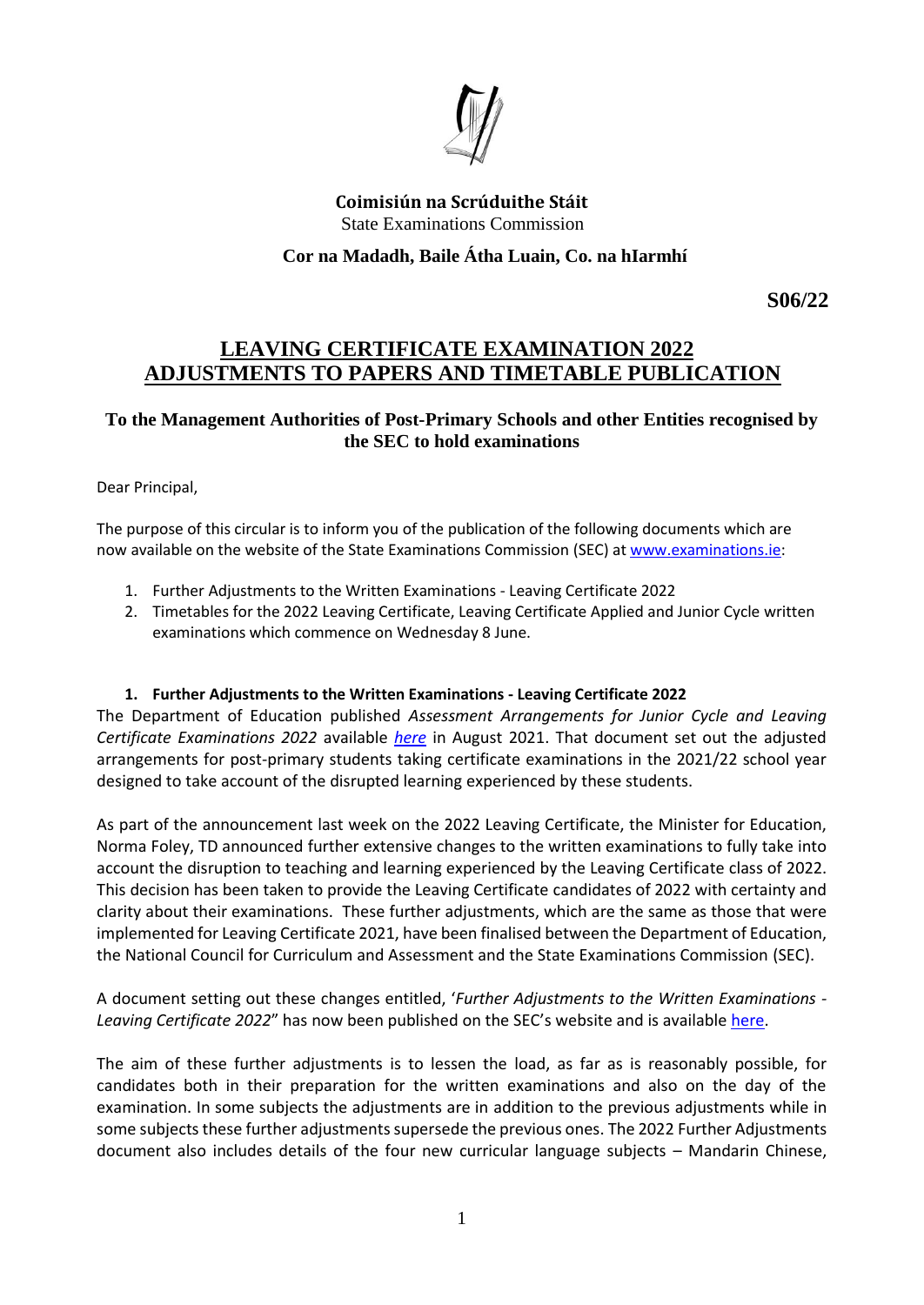Polish, Portuguese and Lithuanian. (As already noted, details of the previous adjustments are available in *Assessment Arrangements for Junior Cycle and Leaving Certificate Examinations 2022.)* 

These further adjustments apply to the written examinations only. In the case of Gaeilge and the modern foreign languages, there is no change to the aural component, and there is likewise no change to the listening component in music. There are no further adjustments to practical coursework, orals and practical performance tests. Information on the adjustments to these assessment components are set out in *Assessment Arrangements for Junior Cycle and Leaving Certificate Examinations 2022*  and these still apply.

The document also sets out the arrangement for Leaving Certificate Applied candidates whereby there will be no adjustment to the final examination papers. The adjustments in August 2021 set out that a scaling, by a factor of 1.15 would instead be applied to the mark awarded. As part of the further adjustments now being announced the scaling factor to be applied is now being increased from 1.15 to 1.25. This is consistent with the approach from 2021 where there was no adjustment to the final examination but that a scaling by a factor of 1.25 was applied to the mark awarded but that the mark is capped at the examination total, this cap will again apply in 2022.

In addition to the document published today, the best guide to these extensive changes are the 2021 examination papers, which are available from the Examination Material Archive [here.](https://www.examinations.ie/exammaterialarchive/) The 2021 examinations papers reflect these further adjustments and will be of great assistance to teachers and students in their preparations for the 2022 Leaving Certificate.

# **2. Timetable**

#### **a. General**

The timetables for the written Leaving Certificate, Leaving Certificate Applied and Junior Cycle examinations in June 2022 have been published and are available [here.](https://www.examinations.ie/?l=en&mc=ex&sc=aa)

The timetable for each of the three examinations is presented as a standalone document. Schools are asked to arrange for local printing (in either A3 or A4 format) and display of the timetables in schools with A3 format preferred for display on school notice boards. Candidates can download their own personal copies from the Examination Information section of the SEC's website at [www.examinations.ie.](http://www.examinations.ie/)

The SEC will provide printed timetables to examination superintendents for display in examination centres in due course.

|                             | <b>Commence</b>  | Conclude         |
|-----------------------------|------------------|------------------|
| <b>Leaving Certificate</b>  | Wednesday 8 June | Tuesday 28 June  |
| Leaving Certificate Applied | Wednesday 8 June | Thursday 16 June |
| Junior Cycle                | Wednesday 8 June | Monday 20 June   |

The 2022 examinations commence on 8 June and conclude as follows;

# **b. Leaving Certificate**

There are four new curricular languages on the Leaving Certificate timetable for 2022; Polish, Lithuanian, Portuguese and Mandarin Chinese. The examinations for these subjects will take place on Monday 20 June.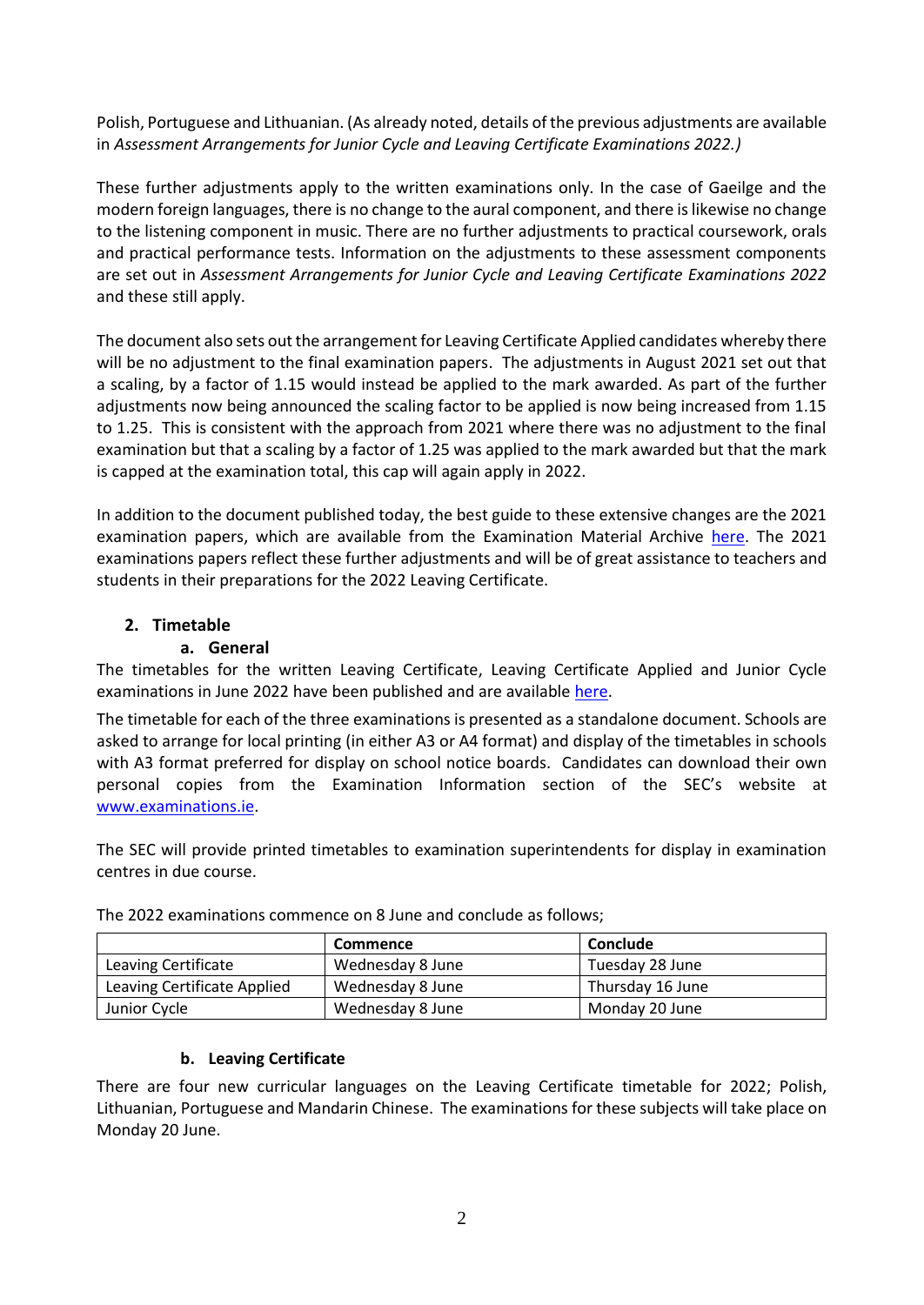In 2019 the Leaving Certificate written examination timetable was extended to 15 days and this format has been retained for 2022 with Leaving Certificate examinations concluding on Tuesday 28 June. The extended timetable has been designed to alleviate pressure on candidates by eliminating subject clashes as much as possible. The extended timetable has been designed to enhance the wellbeing of examination candidates by eliminating, to the greatest possible degree, the possibility that candidates will have to take three examinations in one day. However, given the timeframe in which the written examinations are held, even taking account of the extra days, the number and duration of the examinations, and the wide subject choices available to candidates, it is not possible to guarantee that a situation will not arise that will require a student to undertake three examinations on one day.

The following final examinations will take place in May with the exact dates yet to be announced; LCVP Links Modules written examination; Leaving Certificate Computer Science final examination and LCA Information Technology (Specialism) examination.

#### **c. Junior Cycle**

Junior Cycle examinations will take place this summer having been last held in 2019. Adjustments to the assessment arrangements for Junior Cycle have been made and advised in August 2021, including a reduction in the number of Classroom Based Assessments to be completed, the removal of the requirement to complete Assessment Tasks and adjustments to the requirements in coursework and practical performance tests. These adjustments provide for more teaching time in schools.

The examinations which take place this year will see all reformed subjects being examined for the first time with the exception of English, Science and Business. The reformed Junior Cycle English specification has been examined since 2017 while the reformed Junior Cycle specifications for Science and Business were examined for the first time in 2019.

Other than Irish, English and Mathematics which are examined at Higher and at Ordinary level, all subjects are examined at Common Level. There are no longer any second papers in Irish, English or Mathematics. Most examinations are of 2 hours duration while those subjects with a coursework component which is externally assessed by the SEC are of 1 hour 30 minutes duration (with the exception of Graphics which is of 2 hours duration).

The reforms at Junior Cycle have facilitated the shortening of the timetable to 9 days in total with the examinations concluding on the morning of Monday 20 June with the examination in Graphics.

# **d. Leaving Certificate Alternative Sitting**

The announcement regarding arrangements for State Examinations 2022 made on 1 February involves two sittings of the Leaving Certificate written examinations: the first main sitting and a second alternative sitting, which will be strictly limited to students **unable** to sit one or more papers in the main sitting on one of the following three distinct grounds;

- 1. serious medical reasons
- 2. close family bereavement
- 3. due to Covid-19 based on the public health rules that will apply in society in June.

The eligibility criteria for access to the second sitting, which will be strictly applied, will be determined with due regard for the principles of equity, fairness and integrity which govern all aspects of the examinations system. It is intended that the alternative sitting will commence shortly after the conclusion the main sitting.